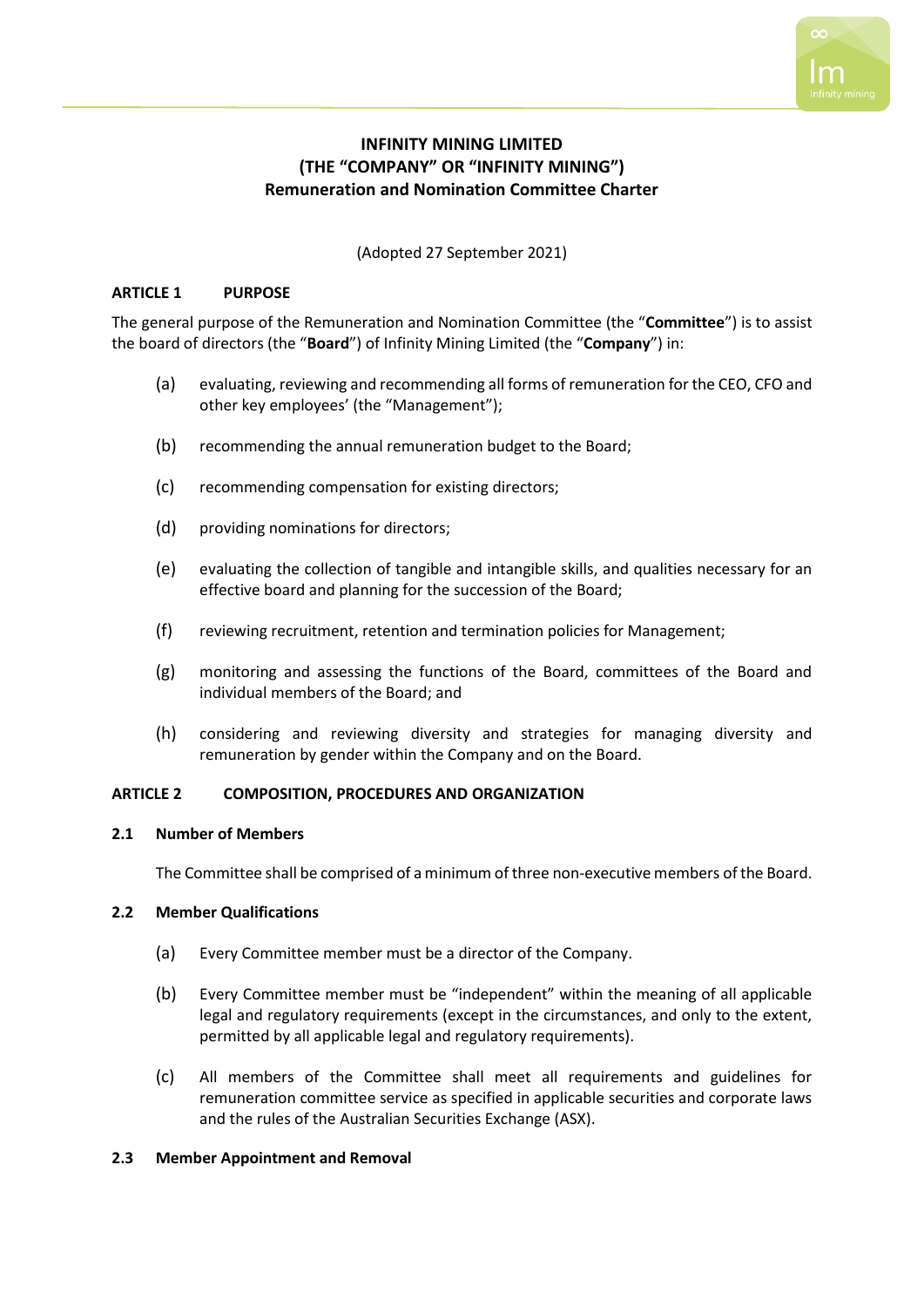

Members of the Committee shall be appointed by the Board for such terms as the Board deems appropriate and shall hold office for such time or until they are removed by the Board or cease to be directors of the Company.

Where a vacancy occurs at any time in the membership of the Committee, it may be filled by the Board on the recommendation of the Committee and shall be filled by the Board if the membership of the Committee falls below three directors.

# **2.4 Committee Structure and Operations**

# (a) *Chair*

Each year, the Board shall appoint one member of the Committee to be the Chair of the Committee. The Chair of the Committee may be removed at any time at the discretion of the Board. If in any year, the Board does not appoint a Chair, the incumbent Chair will continue in office until a successor is appointed.

If the Chair of the Committee is absent from any meeting, the Committee shall select one of the other members of the Committee to preside at that meeting.

# (b) *Meetings*

The Chair, in consultation with the Committee members, shall determine the schedule and frequency of the Committee meetings. However, the Committee shall meet at least two times per year and as many additional times as the Committee deems necessary to carry out its duties.

The Chair or any two members of the Committee may call a meeting.

## (c) *Notice*

Notice of the time and place of every meeting shall be given in writing to each Committee member, the Chairman of the Board, the Chief Executive Officer of the Company and the Chief Financial Officer of the Company at least one week prior to the time fixed for such meeting.

The external auditor of the Company shall be given notice of every meeting of the Committee and, at the expense of the Company, shall be entitled to attend and be heard thereat.

If requested by a member of the Committee, the external auditor shall attend every meeting of the Committee held during the term of office of the external auditor.

## (d) *Quorum*

A majority of the Committee shall constitute a quorum. No business may be transacted by the Committee except at a meeting of its members at which a quorum of the Committee is present in person or by means of such telephonic, electronic or other communications facilities as permit all persons participating in the meeting to communicate with each other simultaneously and instantaneously.

## (e) *Attendees*

The Committee may invite such directors, officers and employees of the Company and advisors as it sees fit from time to time to attend meetings of the Committee and assist in the discussion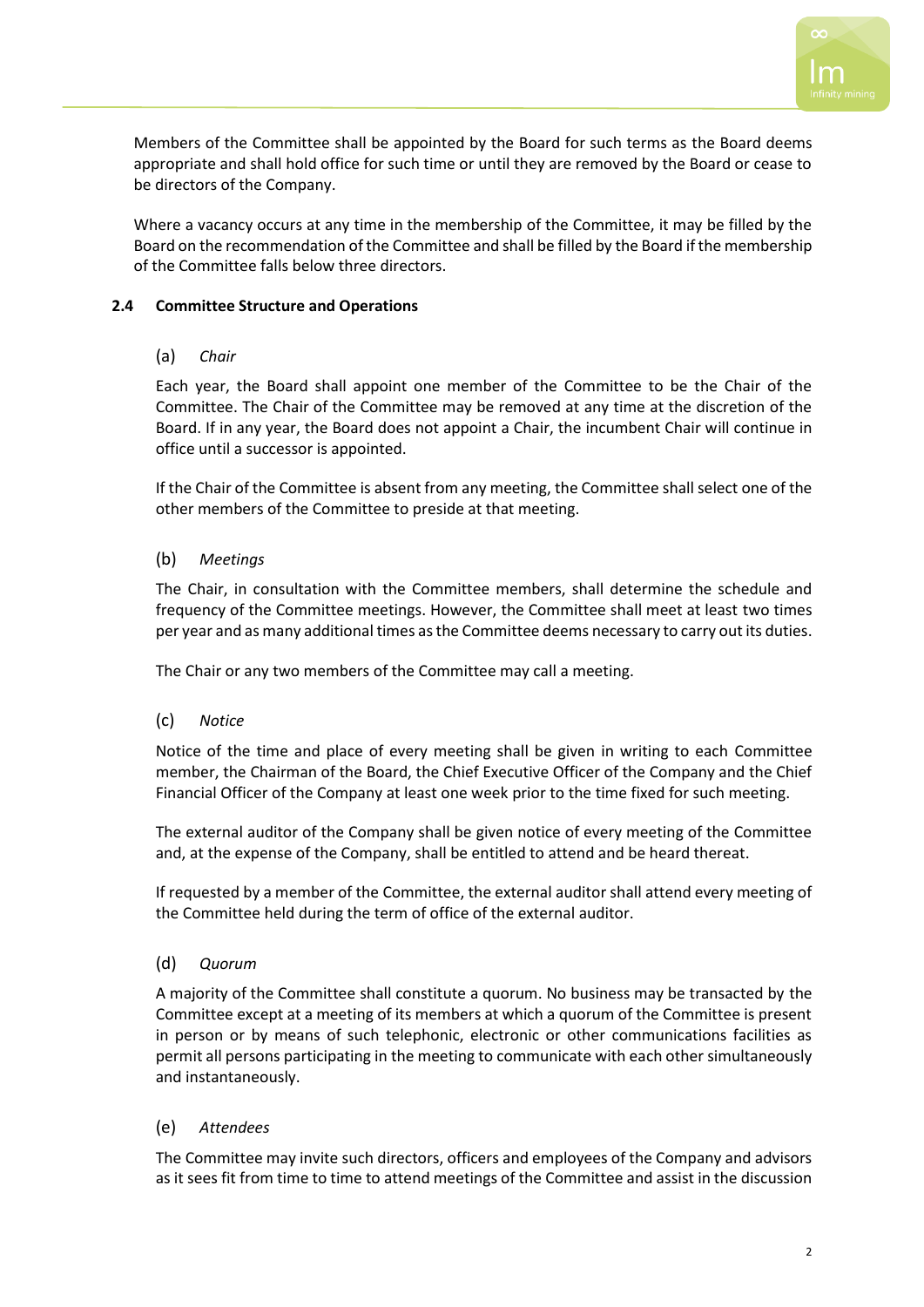and consideration of matters relating to the Committee. The Committee shall meet without management present whenever the Committee deems it appropriate.

# (f) *Secretary*

The Committee may select an individual to act as secretary for the Committee, who will be either:

- (i) A member of the Committee other than the chair;
- (ii) the Company Secretary; or
- (iii) Another individual who is not a member of the management of the Company.

The Secretary, in conjunction with the Chair shall draft an agenda, which will be circulated at least one week prior to each meeting.

## (g) *Records*

Minutes of meetings of the Committee shall be recorded and maintained by the Secretary to the Committee and shall be subsequently presented to the Committee for review and approval.

Confidential matters may be recorded in a confidential minute book and not be circulated to the Board.

## (h) *Liaison*

The Company Secretary shall act as management liaison with the Committee.

## **2.5 Reporting to the Board**

The Committee shall report to the Board in a timely manner with respect to each of its meetings held. This report may take the form of circulating copies of the minutes of each meeting held excluding confidential minutes.

## **2.6 Authority of the Committee**

The Committee discharges its responsibilities by making recommendations to the Board. The Committee does not have any executive powers to commit the Board or Management to their implementation. The Committee is not responsible for supervising the performance of executives and does not become involved in day-to-day operations, management functions or decision making.

The Committee has the authority to delegate to individual members or subcommittees of the Committee.

The Committee has the authority to engage and compensate any outside advisor that it determines to be necessary or advisable to permit it to carry out its duties. For greater certainty, the Committee has sole authority to retain and terminate any consulting firm to be used to evaluate the Chief Executive Officer or the remuneration of the Chief Executive Officer or any other officers or senior management personnel.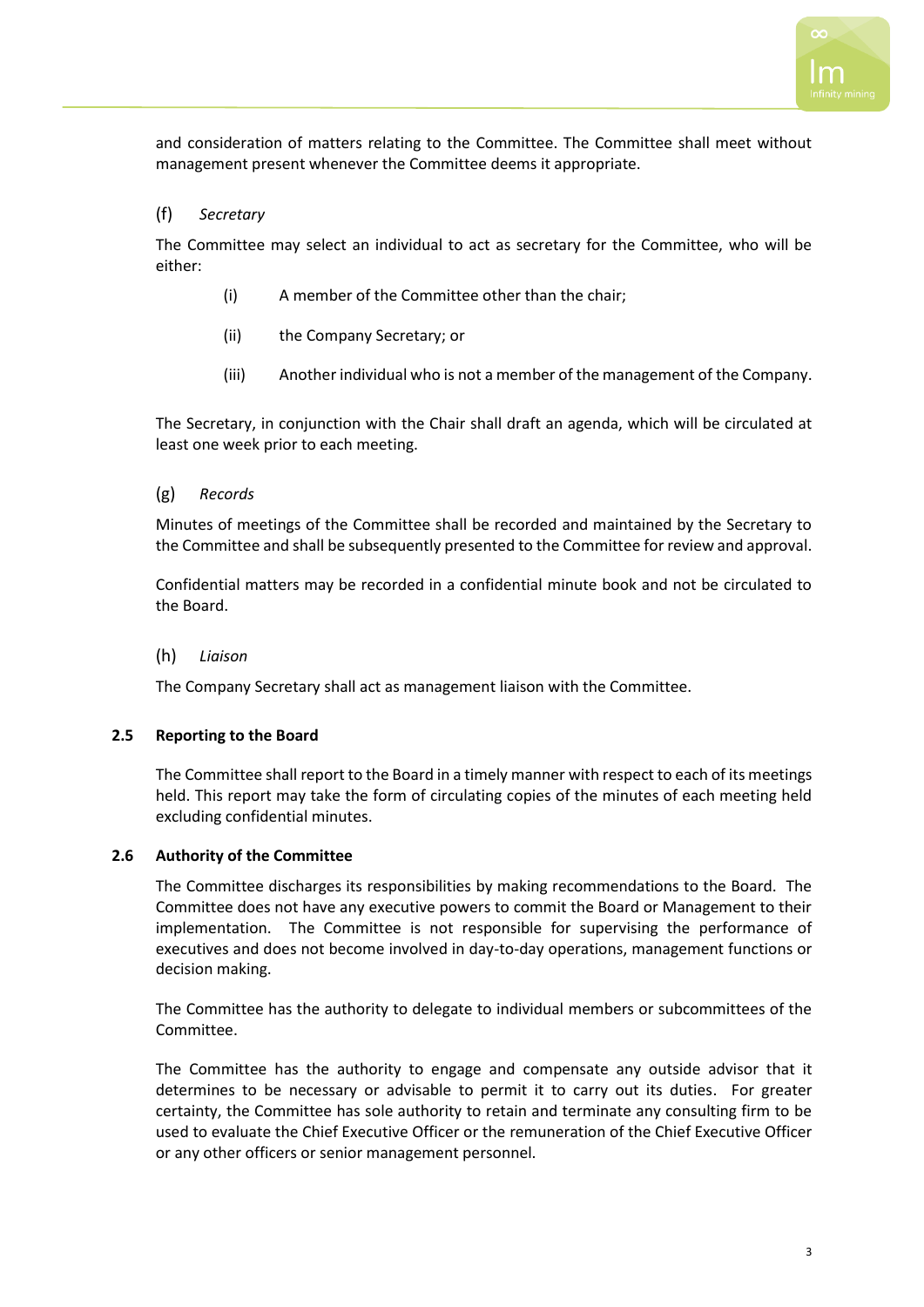# **2.7 Committee and Charter Review**

The Committee shall conduct an annual review and assessment of its performance, effectiveness and contribution, including a review of its compliance with this Charter, in accordance with the process developed by the Board. The Committee shall conduct such review and assessment in such manner as it deems appropriate and report the results thereof to the Board.

The Committee shall also review and assess the adequacy of this Charter on an annual basis, taking into account all legislative and regulatory requirements applicable to the Committee, as well as any best practice guidelines recommended by regulators of the ASX and shall recommend changes to the Board thereon.

# **ARTICLE 3 DUTIES AND RESPONSIBILITIES**

# **3.1 General**

The Committee is responsible for reviewing the Company's overall remuneration philosophy.

# **3.2 CEO remuneration**

With respect to remuneration of the CEO, the Committee is responsible for:

- (a) reviewing and approving corporate goals and objectives relevant to CEO remuneration;
- (b) evaluating the CEO's performance in light of those corporate goals and objectives; and
- (c) determining or making recommendations to the Board with respect to the CEO's remuneration level based on this evaluation.

In setting corporate goals and objectives relevant to CEO remuneration, the Committee should consider both short-term and long-term remuneration goals, including analysis of the short and long-term tax, accounting, cash flow and dilution implications of the remuneration package. In determining the long-term incentive component of the remuneration of the CEO, the Committee shall consider the Company's performance and relative shareholder return, the value of similar incentive remuneration given to CEO's at comparable companies and the remuneration given to the CEO in past years.

The Committee shall annually review and assess the competitiveness and appropriateness of the remuneration package of the CEO. In conducting such review, the Committee shall consider:

- (a) the remuneration package of the CEO for the prior year;
- (b) the Committee's evaluation of the performance of the CEO;
- (c) the Company's performance and relative shareholder return, as well as other key measures of performance;
- (d) whether the remuneration package reflects an appropriate balance between salary and incentive remuneration, as well as the mix between short and longer-term incentives to improve performance of the Company;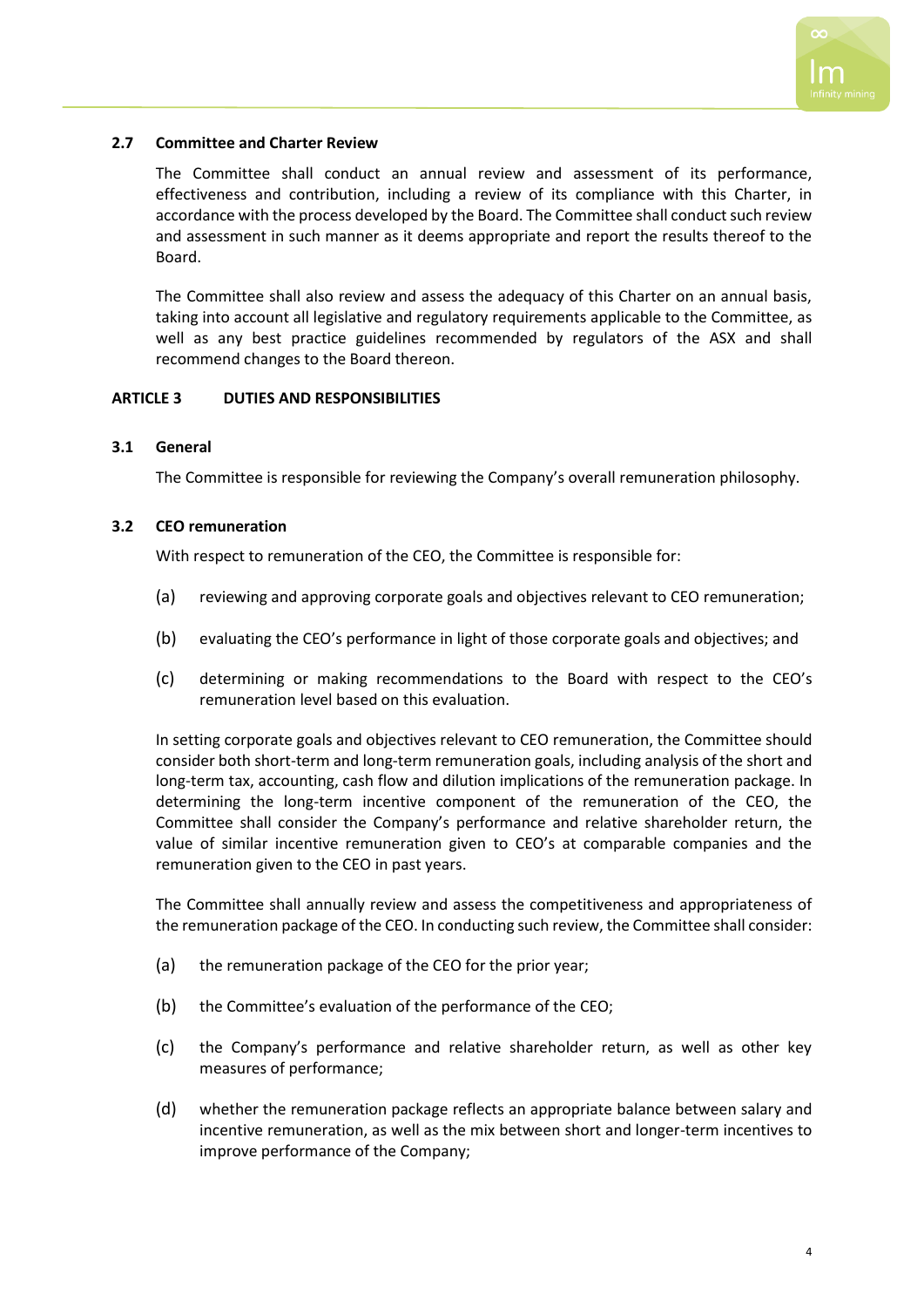- (e) the competitiveness of the remuneration package, including the value of similar incentive awards and benefits such as pensions and supplementary executive retirement plans, paid to equivalent officers and positions at comparable companies;
- (f) the impact of the level and form of awards on the Company and its shareholders from a tax, accounting, cash flow and dilution perspective; and
- (g) the awards given to the CEO.

# **3.3 Remuneration of Management**

With respect to remuneration of Management, the Committee is responsible for:

- (a) recommending the process and criteria to be used to evaluate the performance of Management;
- (b) reviewing and approving the performance evaluations of the Company's Management; and
- (c) In consultation with the CEO, the Committee shall oversee the evaluation of Management and shall make recommendations to the Board with respect to the total remuneration package for Management other than the CEO.

The Committee should consider all forms of remuneration when determining the level of remuneration paid to Management, including long-term incentives and benefits. The Committee should also consider information regarding other companies, the nature of the Company's business, the need to obtain qualified individuals, short-term and long-term performance goals and actual performance and shareholder returns and evaluations and remuneration in previous years.

## **3.4 Remuneration of Directors**

The Committee shall, on an annual basis:

- (a) review the adequacy, amount and form of the remuneration to be paid to each director, maintaining a clear distinction between non-executive and executive directors' remuneration;
- (b) consider whether such remuneration realistically reflects the time commitment, responsibilities and risks of the directors;
- (c) the effectiveness of the Board, each committee and each director in achieving its mandate, and
- (d) make recommendations to the Board thereon.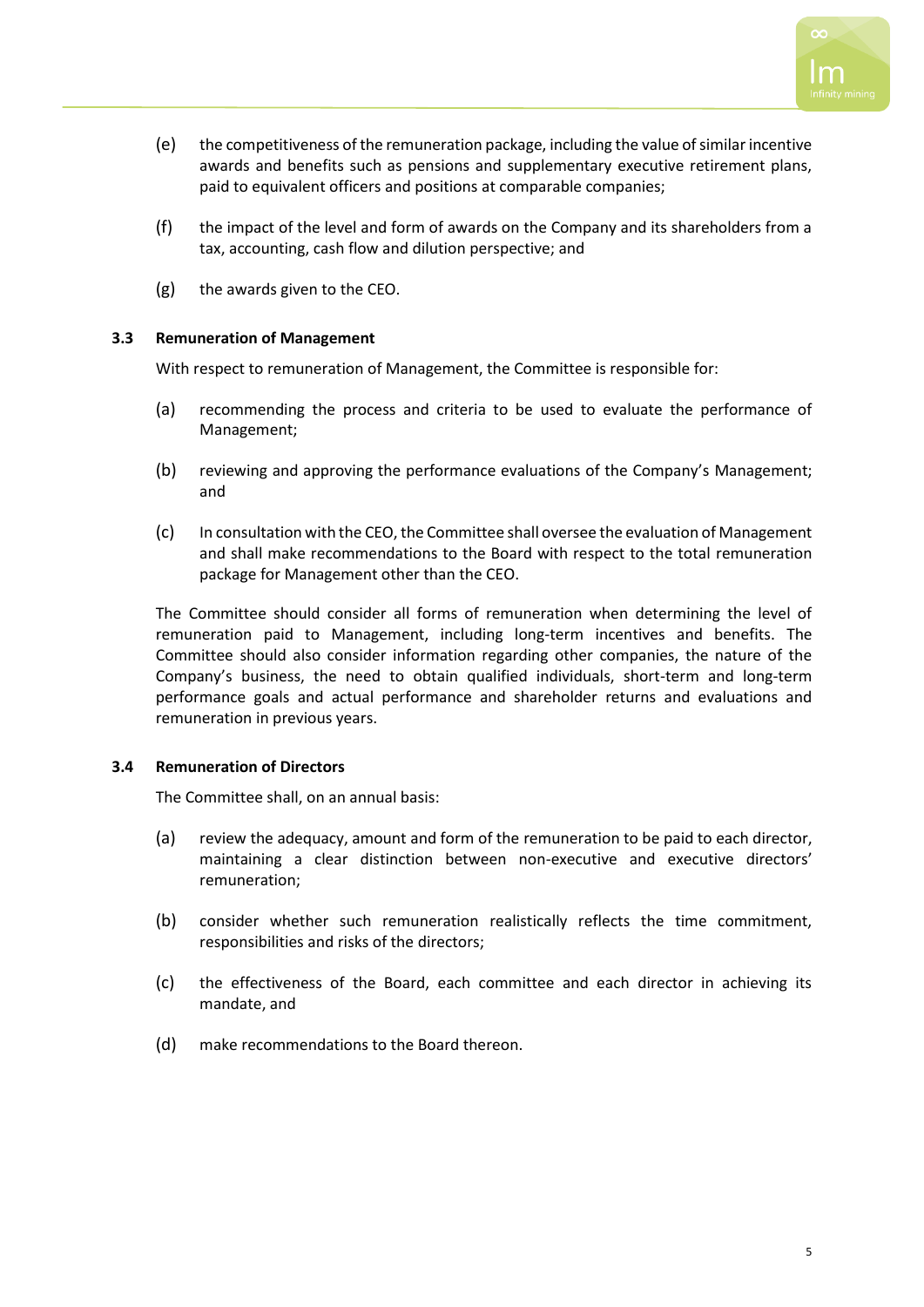

With assistance of Management, the Committee will monitor trends in compensation of directors and review the Company's Remuneration Policy, compensation plans and make recommendations to the Board.

The Committee also shall make recommendations to the Board on minimum share ownership requirements for directors of the Company.

## **3.5 Incentive-remuneration Plans**

With respect to incentive-remuneration plans, the Committee is responsible, taking into consideration the Company's Remuneration Policy, for reviewing and making recommendations to the Board with respect:

- (a) the adoption and amendment of executive incentive-remuneration plans and all awards under such plans.
- (b) all payments made under the Company's short and long-term incentive plans; and
- (c) any Management change of control contracts, special benefits and any other senior officer financial arrangements or changes thereto.

# **3.6 Equity-Based Plans**

With respect to equity-based plans, the Committee is responsible for periodically reviewing and making recommendations to the Board regarding equity-based remuneration plans that the Company establishes for, or makes available to, its employees and/or consultants, including the designation of those who may participate in such plans, share and option availability under such plans and the administration of share purchases thereunder.

With respect to equity-based plans, the Committee is responsible for reviewing such plans and making recommendations to the Board the number of securities, and the terms thereof, that may be issued under any such plan during any particular period.

In addition, the Committee shall review periodically the extent to which these forms of remuneration are meeting their intended objectives, and shall make recommendations to the Board regarding modifications to more accurately relate such remuneration to employee performance.

The Committee will conduct periodic reviews of the status of any equity-based plans, and submit recommendations for Board consideration and approval with respect to any proposed material amendments to, and any proposed grants (or changes to previous grants) under such plans.

# **3.7 Disclosure**

With respect to disclosure, the Committee is responsible for:

- (a) obtaining advice on and tracking disclosure requirements related to executive remuneration disclosure;
- (b) reviewing executive remuneration disclosure information before the Company publicly discloses this information; and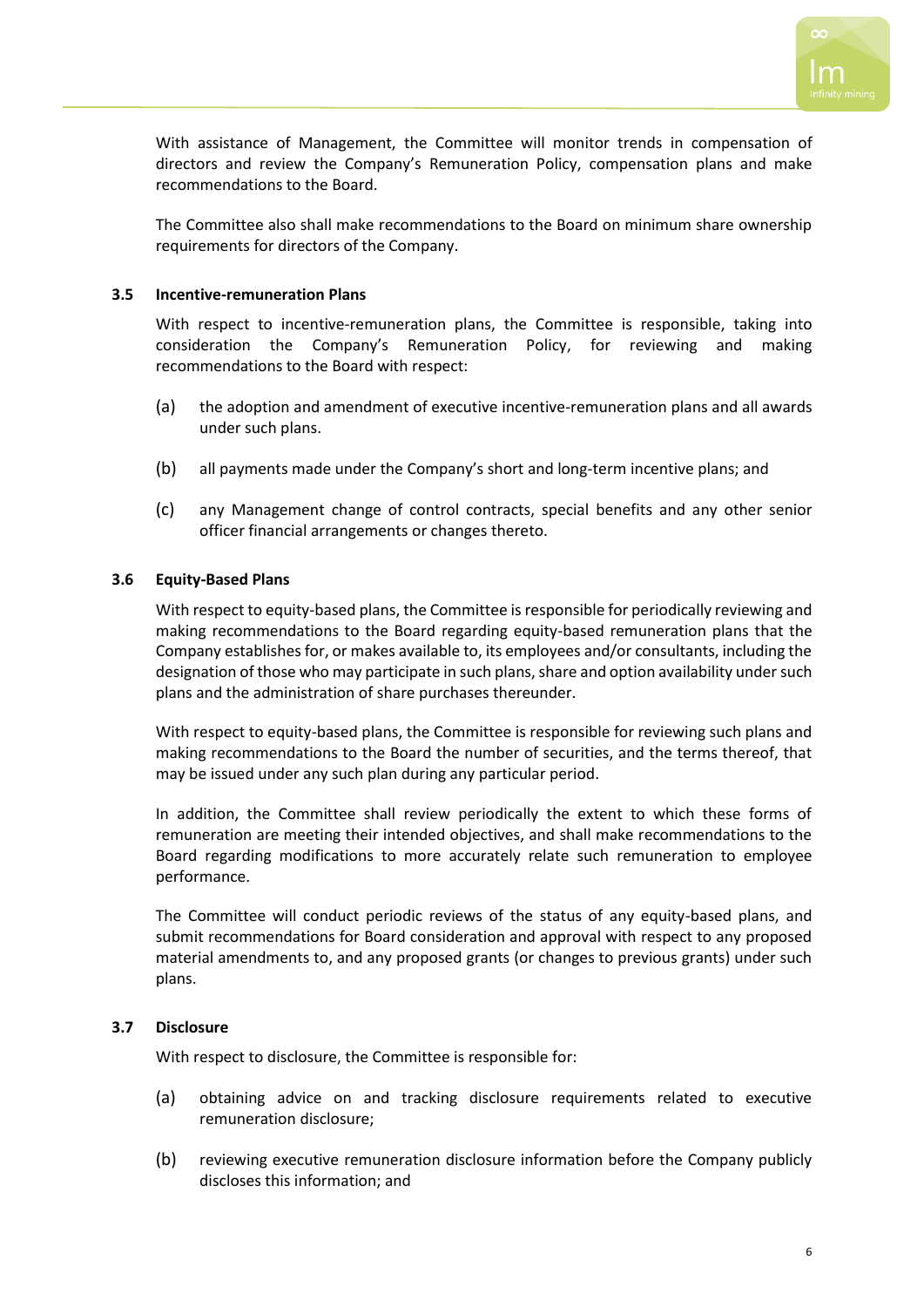

(c) in particular, reviewing the "Executive remuneration" or "Key Management Remuneration" and "Indebtedness" sections and preparing the "Remuneration Report" or "Report on Executive remuneration" section of the management information circular (or similarly captioned disclosure).

# **ARTICLE 4 NOMINATION RESPONSIBILITIES**

## **4.1 General Duties**

The Committee shall be responsible for:

- (a) annual review of the remuneration and indemnification policies of the Company and D&O insurance policy(s), if any;
- (b) establishment and oversight of new director orientation and ongoing education;
- (c) determine the number of independent directors who should sit on the Board;
- (d) reviewing the proportion of women at all levels in the Company and address strategies on Board gender diversity and diversity in general; and
- (e) review of Board succession plans

## **4.2 Recruitment**

With respect to the director recruitment in general, the Committee will be responsible for:

- (a) adopting a formal and transparent process for the selection, appointment and reappointment of directors to the Board to promote investor understanding and confidence in that process;
- (b) analysis of the collection of tangible and intangible skills and qualities necessary for an effective Board given the Company's current operational and financial condition, the industry in which it operates and the strategic outlook of the Company;
- (c) periodically comparing the tangible and intangible skills and qualities of the existing Board members with the analysis of required skills and identifying opportunities for improvement; and
- (d) recommending, as required, changes to the selection criteria used by the Board to reflect the needs of the Board.

If the Company is legally required by contract or otherwise to provide third parties with the right to nominate directors, the selection and nomination of those directors need not involve the approval of the Committee.

## **4.3 Identification of Nominees**

With respect to the identification of potential nominees, the Committee will be responsible for:

(a) identifying individuals qualified to become new Board members and recommending to the Board the new director nominees for the next annual meeting of shareholders;